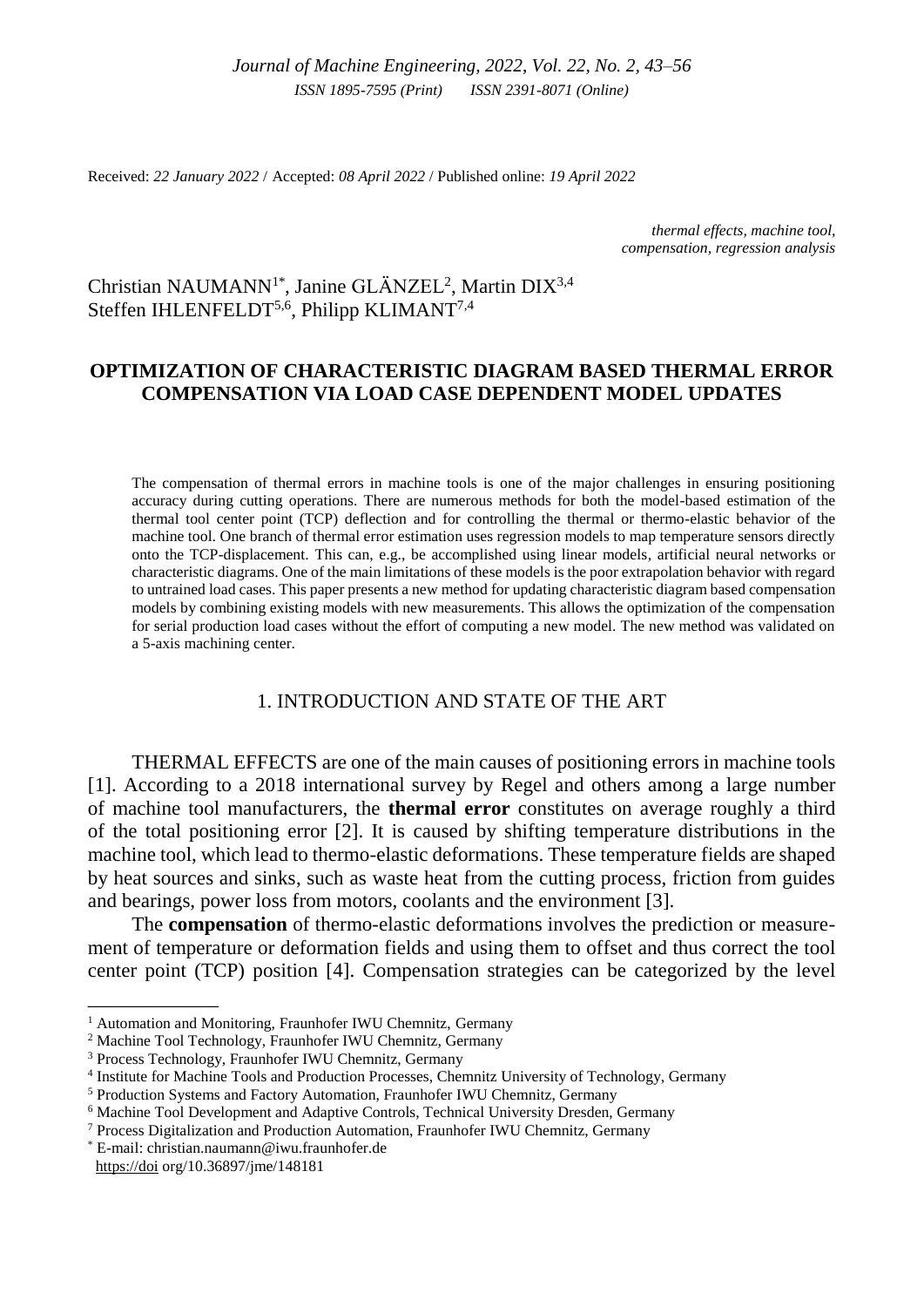of realism of their models. Some of the most detailed ones use finite element method (FEM) simulations to model the entire physical process of thermo-elastic deformation with all relevant aspects and parameters, although with simplifications and limited resolution [5]. Black-box methods completely or at least mostly ignore the underlying physical effects and instead use (large) databases to map the input-output behaviour of the system. Prominent are Regression Analysis [6] and Artificial Neural Network (ANN) based methods [7, 8]. In between these extremes lie, e.g., simplified representations of the physical processes modelling only the input-output behaviour. This can be done by using transfer functions to compute deformations from the power loss of motors and other components.  $PT_1$  and  $PT_2$ elements (first and second order time delay functions) can, for instance, be used to approximate the time-dependent thermo-elastic behaviour of simple structures [9].

**Regression Analysis**, or more accurately Multiple Regression Analysis (MRA), usually maps several temperature inputs directly onto the tool center point (TCP) displacement, based on sample data derived from measurements or simulations [10]. The often-used least-squares approach minimizes the sum of the squared error across all training data samples.

There are a large number of different regression models and most of them can theoretically be used for thermal error compensation. Examples are characteristic diagrams [11], B-Splines [12], Radial Basis Functions (RBFs) [13], wavelets [14] or even single analytic functions (e.g. multivariate polynomial functions) [15].

Some **advantages** of thermal error compensation based on MRA (or ANN, etc.) are that they are comparatively simple, require only minimal information on the underlying thermoelastic processes, can be trained with simulation and/or measurement data and are onlinecapable. They are usually applicable for all machine tools of the same type without adjustment because they only map how thermal states affect the TCP, which is dependent on material properties but mostly independent of manufacturing deviations, machine tool wear, preloads, lubrication, etc. They can also always be improved with more training data and/or more temperature sensors.

The **disadvantages** are that they typically require a large amount of training data to cover a broad range of operating conditions, typically require at least five to eight temperature sensors to function properly and can only perform well if the temperature sensor locations are suitably chosen. They are also generally not able to extrapolate to thermal states that were not included in the training data, rarely achieve very high accuracy in practice for untrained load cases and are highly susceptible to overfitting.

The above mentioned properties make MRA based thermal error compensation more suitable for large-volume production, provided the load cases for these cutting operations have been included in the training data. For large-volume production, this is economically feasible. Small-batch production, on the other hand, has constantly changing load scenarios and therefore makes it very likely, that some segments of the cutting operations include thermal states that are not known to the compensation model and must then be extrapolated, usually with mixed results. Retraining or updating the compensation model for only one or perhaps a few work pieces dramatically increases the unit cost and is therefore rarely done.

The actual **method for updating** regression based compensation models depends on the type of model used. What is needed for such an update is generally a set of additional training data comprising temperature sensor readings, measured (relative) TCP displacements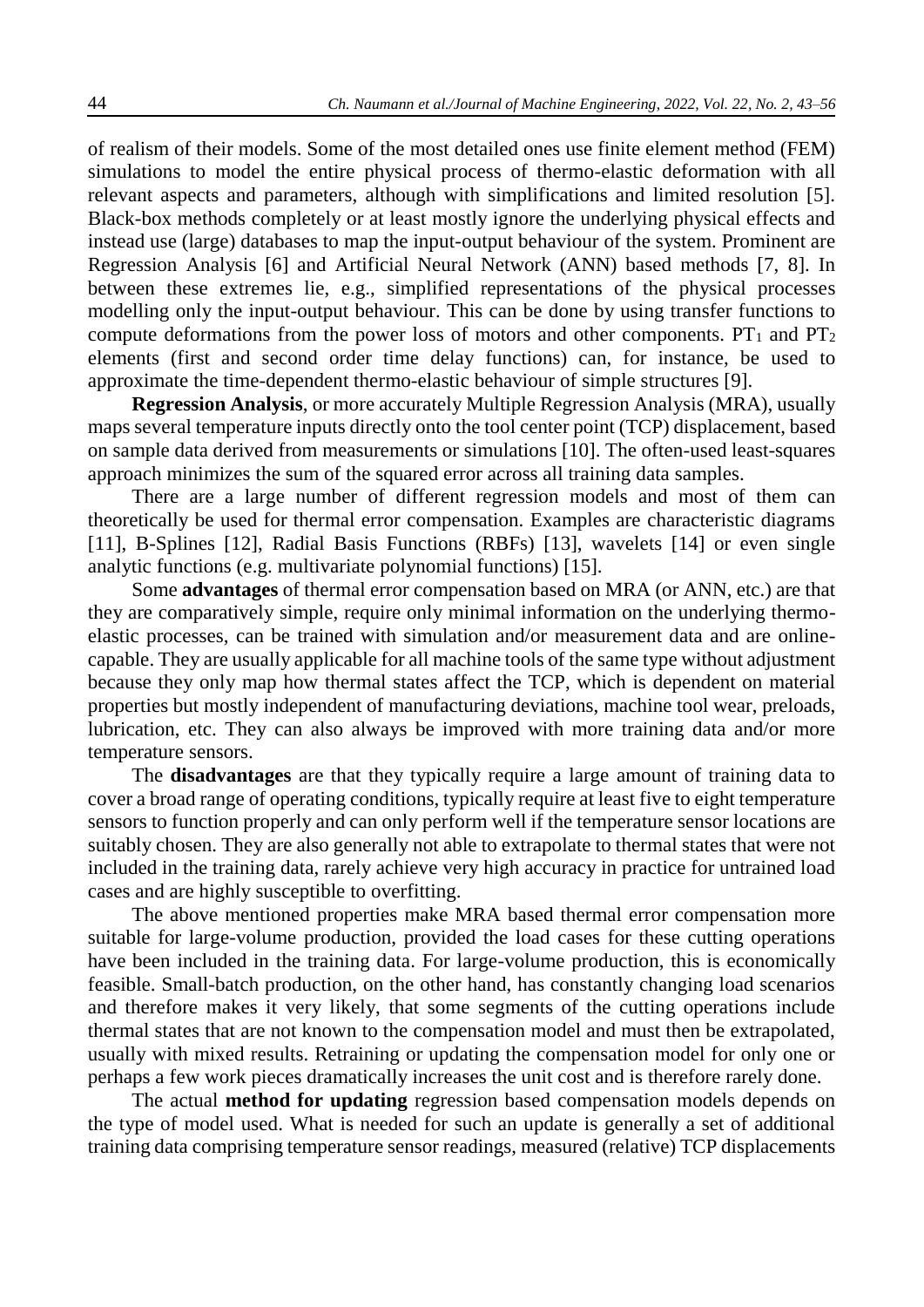and the absolute TCP coordinates. Depending on the selected input variables, additional sensor or other input information may also be needed. Naumann and others have listed and evaluated a large number of potential input variables for characteristic diagram based compensation in [16].

Updating ANN based models with additional data is easy. Since most ANN models in this application use supervised learning, the new input and output data are simply fed into the model and the model weights (of neurons and/or edges) are optimized using backpropagation.

For standard MRA models, updating typically requires a complete recalculation of the entire model. The new data is added to the original training data and the MRA is repeated with the expanded dataset. This requires no new algorithm for the model update and the updated model represents a global optimum across the entire dataset. However, it also has a relatively large computational effort (even if only a single new data point is added). Depending on the characteristic diagram grid size and especially its dimension, very large linear systems must be solved, which can take several hours on current PCs. In addition, model updates cannot happen online (during continuous model usage) and there is no guarantee for continuity between the new and the previous model. The lack of continuity means that extrapolations that worked well before the model update and that are not specifically part of the update data might no longer work at all after the update.

This paper presents a new method for updating compensation models to account for new, unknown thermal load cases. Special emphasis will be placed on the problems of updating large composite compensation models using measurement data. Chapter 2 briefly describes the demonstration machine tool DMU 80 eVo and the implemented characteristic diagram based compensation method. Chapter 3 describes the new update method and the problems of using measurement vs simulation data for the updates. Chapter 4 demonstrates the new update method on the DMU 80 eVo by comparing the uncompensated to the compensated error and the error after the model update. Finally, Chapter 5 gives a summary of the work and describes how this new update method can best be used in practice. An outlook on future research concludes the paper.

## 2. THERMAL COMPENSATION FOR THE DMU 80 EVO

The DMG Mori DMU 80 evolution is a five axis machining center with a workspace of about  $800\times650\times550$  mm (X, Y and Z axis), see Fig. 1. Its table can rotate around an oblique axis between the horizontal and vertical orientation (B axis) and can also spin around its own center in a turning motion (C axis). It is fully housed, includes a large tool changer and has a comprehensive cooling system for the drives, the guides and the table. There are also additional systems for cooling, cleaning and evacuation of the workspace.

To account for these complex conditions and the limitations of MRA based compensation, the thermal error was split into several components. Firstly, the thermal error was subdivided geometrically in a column component (X-, Y- and Z-axis) and a table component (B- and C-axis). This separation allows for smaller (less input variables) and more targeted MRA models and thereby also reduces the amount of training data required for creating these models.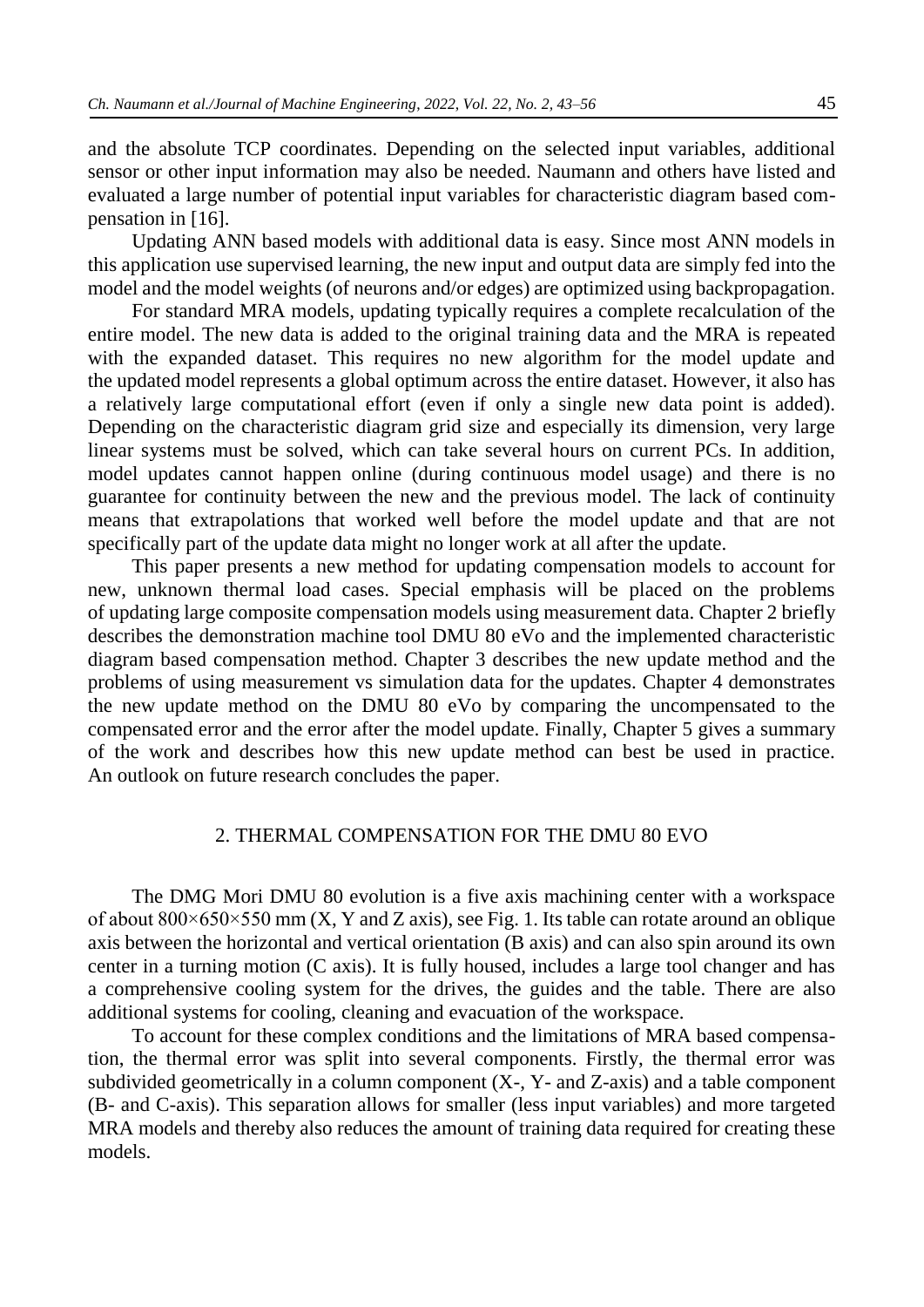

Fig. 1. Workspace of the DMU 80 eVo without housing [17]

As a simple example, the table deformation is neither dependent on the X-, Y-, Zposition nor the motor spindle temperature. Note: The table error is of course dependent on the X-, Y- and Z-position. This distinction of deformation and error is used in the next model separation. The thermo-elastic deformation is separated from the machine pose. By discretizing the workspace into a small set of discrete support points (here 27, see Fig. 1), the thermal error can be calculated for each support point separately. This way, the individual MRA models do not need to consider the current TCP position, which significantly reduces their input variables. Good MRA models use as few as possible input variables so that they are easier to train, faster to compute, easier to store and less prone to overfitting. The geometric interpolation between the support points is done in a second, independent step. This interpolation is completely independent of any thermal effects and only needs the current axis positions as inputs. This separation of thermal and geometric errors has the additional advantage that the thermal models can be run in larger intervals, e.g. every few seconds, while the simpler geometric interpolation can be run in the NC tact.

Lastly, the thermal model is further subdivided into an internal and an external model. The internal model considers only the heat sources and sinks which are associated with the machine tool operation (drives, guides, spindle, coolant, etc.). The external model considers only ambient effects, which include mainly changes in the ambient temperature or the founda-tion temperature. This last separation is somewhat complex and has severe limitations but has shown good results for the DMU 80 eVo under even large ambient temperature changes. A detailed description of this method of dealing with ambient effects in correlative thermal error compensation was published by Naumann and others in 2021 [18].

In general, the first two model separations are useful for most complex machine tools with more than three axes. The last one is a compromise between training data acquisition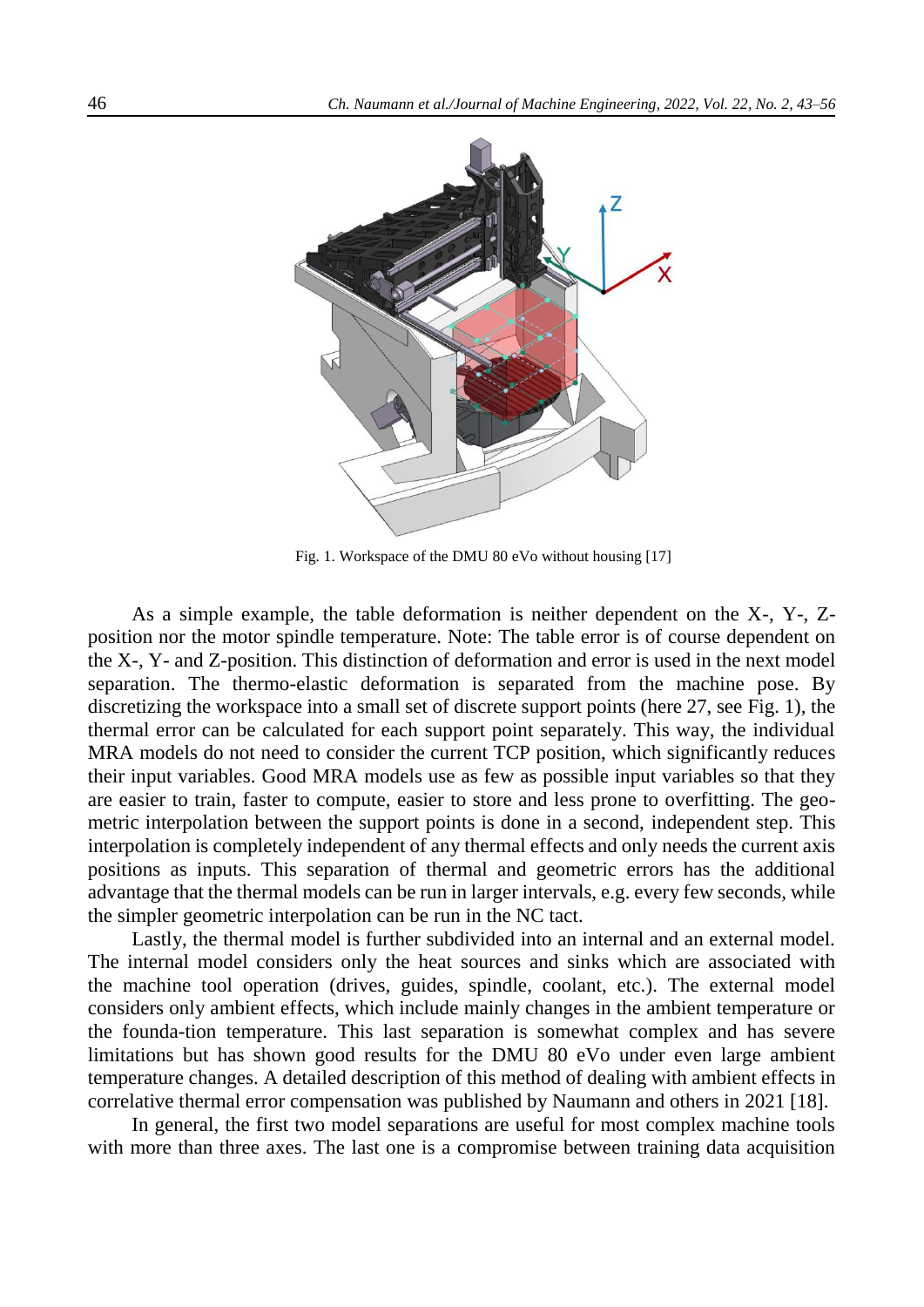and accuracy and, if necessary, has to be carefully developed and validated for each machine tool. In combination, all three separations significantly reduce the amount of training data required for MRA model creation. While less training data is required, the data has to be far more specific. Therefore, this type of composite compensation model has to be trained by thermo-elastic simulations. Measuring all of these thermal effects separately and for all workspace support points is not economically feasible. Nevertheless, some measurements are still needed to parametrize the simulation models and validate the simulations. The compensation model for the DMU 80 eVo was trained with dozens of FE simulations and a much smaller number of measurements, see [18]. The error reduction of the training data was above 50%, for the independent test data it was generally below 50% and varied with the load cases.

In the end, for the thermal error compensation method used in the DMU 80 eVo, each of the 27 workspace support points has three error parameters (for *dx*, *dy* and *dz*) and there are 10 additional parameters describing the table deformation. In total, this makes 91 parameters. Since this is only for the internal thermal effects, there are two more such parameter sets for the ambient model (see [18]). Each parameter is modelled using an MRA model, a characteristic diagram or a transfer function and each has its own set of input variables from the nine available temperature sensors installed in the demonstration machine. This means, that there are a lot of small, simple compensation models instead of a few large complex ones. The final step of the geometric error interpolation is done by computing the table error component using simple vector arithmetic and the column error component by quadratic interpolation of the 27 workspace support points.

For the generalization of the following results, it is recommended to maintain the separation of the geometric from the thermal error. It is not relevant, which exact thermal model is used. Using an efficient model order reduced simulation to calculate the thermal displacement of the support points will work just as well with suggested updated method as any MRA based method.

## 3. CHARACTERISTIC DIAGRAM BASED UPDATE METHOD

### 3.1. ALTERNATIVE UPDATE STRATEGIES

There is more than one way to update MRA based compensation models. The first method, which was already suggested in the introduction, is to add the new data to the old data and recalculate the entire models. This is, however, very time-consuming and may also affect parts of the model that were unrelated to the new data.

The second method requires only local changes of the compensation models. This is possible for some MRA models, e.g. characteristic diagrams but not for others, e.g. simple polynomial models. In characteristic diagrams, the grid vertices near the new data points can be adjusted to fit the new data. This may, however, cause a loss of the smoothness of the characteristic diagram in these parts of the grid and it may also negatively affect predictions of the original training data. There is also no guarantee that the new data still correlates to the originally selected input variables.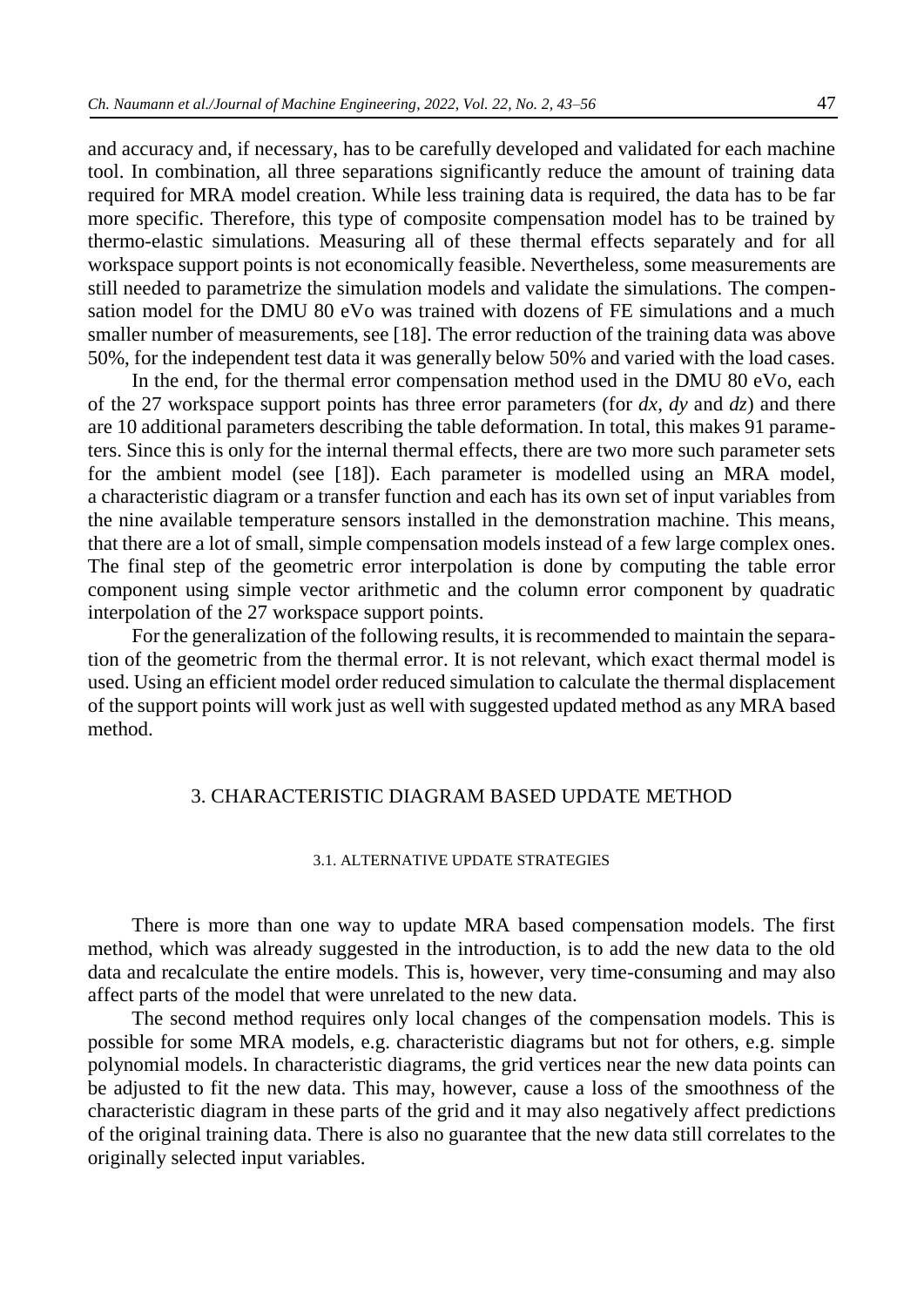The third method was also hinted at in the introduction. ANN based compensation is easy to update with new data. In general, for any MRA model, one can create an ANN model that can produce the same input-output behaviour. It is therefore possible to convert the MRA models into ANN models, update these with the new data and then transform them back into MRA models [19]. To do this, step one is to find suitable ANN model types for each MRA model type used in the compensation. Step two is to create large datasets of input-output pairs from the MRA models for training the ANN models. Step three is to create some more datasets to validate the ANN model predictions. Step four is the extended training with the new update data. Step five is to once again create input-output pairs, this time from the ANN models. Step six is to use these datasets to calculate MRA models again. As before, a validation with independent data may be added. This method is a bit convoluted and it raises the question of why ANN models are not used to begin with. Just as the second method, it also has the disadvantage of having fixed input variables for the new data. However, once the MRA-ANN model type pairings are known, method three should be faster than method one and create better results than method two. Also, using ANN models as a kind of bridge, as has been suggested here, one can combine the flexibility of ANN with the reliability and interpretability of the MRA. Figure 2 illustrates this update method.



Fig. 2. MRA model updates via ANN training

#### 3.2. THE NEW UPDATE METHOD

The new update method is a kind of mix of methods one and two. The update method uses characteristic diagram based compensation to create a new global optimum [20] but it does so with limited disturbance of the original model.

This method becomes very simple if it can be trained with new simulation data. In this case, new displacement data can be calculated for each workspace support point for the new unknown thermal load cases. Similarly new table deformations can be computed for different tilt values (B-angles). In this case, step one is to compute the displacement predictions for these load cases. Step two is to subtract these predicted displacements from the simulated displacements. Step three is to calculate three new characteristic diagrams for each workspace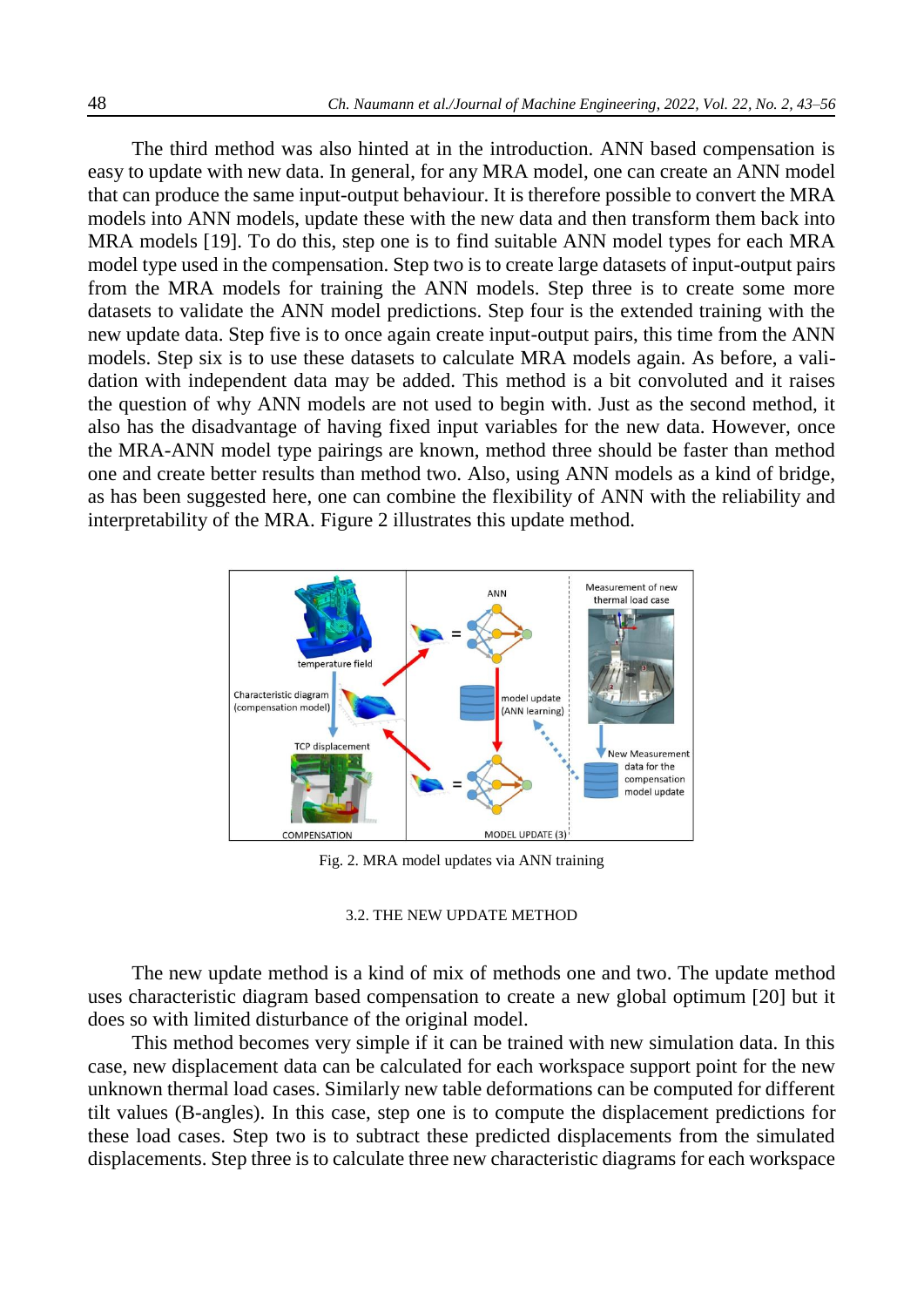support point (dx, dy, dz). Each can be optimized individually in terms of grid size and input variables. Some algorithms for selecting input variables are described in [16]. The optimization of the grid size and structure is described in [21]. The authors recommend starting with coarse equidistant grids and increasing the grid fineness by halving the grid elements until no significant improvement occurs. These characteristic diagrams now present the update model.

Ideally, the original training data is also still available. In this case, both the new and the original data can be combined with data weights (see [20]) set in accordance with the user preference. The authors recommend using an algorithm to optimize the data weights. Such an algorithm could be as follows:

Step 1: Compute characteristic diagrams with only the new data to obtain a reference solution. All subsequent solutions will be worse w.r.t. the new data.

Step 2: Choose a norm to rate the solutions, e.g. the root mean square error (RMSE)

Step 3: Choose thresholds to stop the algorithm, e.g.  $RMSE_i > 2 \cdot RMSE_{new}$ 

Step 3: Set initial data weights, e.g.  $w_{\text{orig}} = 1$ ;  $w_{\text{new}} = 10$ ;

Step 4: REPEAT:

Compute the characteristic diagrams of iteration i with the weighted training data and check the resulting error norms:

IF ( $RMSE_i > 2$ ·RMS $E_{new}$ ) THEN stop and use last acceptable solution

ELSE adjust weights, e.g.  $w_{\text{new}} = w_{\text{new}} \cdot 0.7$ .

The update method becomes more complicated if measurement data is used. This is also the more realistic case, since the new update method is meant to be used in the production environment where running new training simulations is generally not feasible. Using the new update method with measurement data also allows the compensation to react to the residual error between simulation and reality. There are two significant problems with this approach. The first is that the new displacement data can generally no longer be obtained for all of the workspace support points. This is because some of the points on the edge of the workspace are difficult to reach for the measurement procedure (here: touch probe mounted as tool). Even if all could be reached or a nearby location was used instead, the measurement of so many locations would take quite long and filling the workspace with calibrated measurement objects would prevent many machine motions during the load case. Using external laser-based measurement systems might however solve this issue. The other major problem is that these displacement measurements would deliver only relative errors. Adjusting all of the myriad parameters of the composite model described in the previous chapter would be impossible because the error components could not be separated within the measured data.

A possible solution for these problems starts with choosing the input variables. In the composite thermal model, the authors have used in the DMU 80 eVo (see Chapter 2 and [18]), the temperature inputs are chosen from the internal model only. This requires that the external, ambient model is already sufficiently accurate. Since the update is meant for new load cases representing the cutting operation of a specific workpiece, this makes sense. In practice, the user would make one measurement of this load case to obtain the necessary training data and the update would be calculated from this data. The update model must then be valid for all manufacturing operations of this workpiece independent of ambient day-night-cycles or seasonal changes. If a compensation model without this separation of internal and external effects is used, then the best option would be to measure the load case twice, once under warm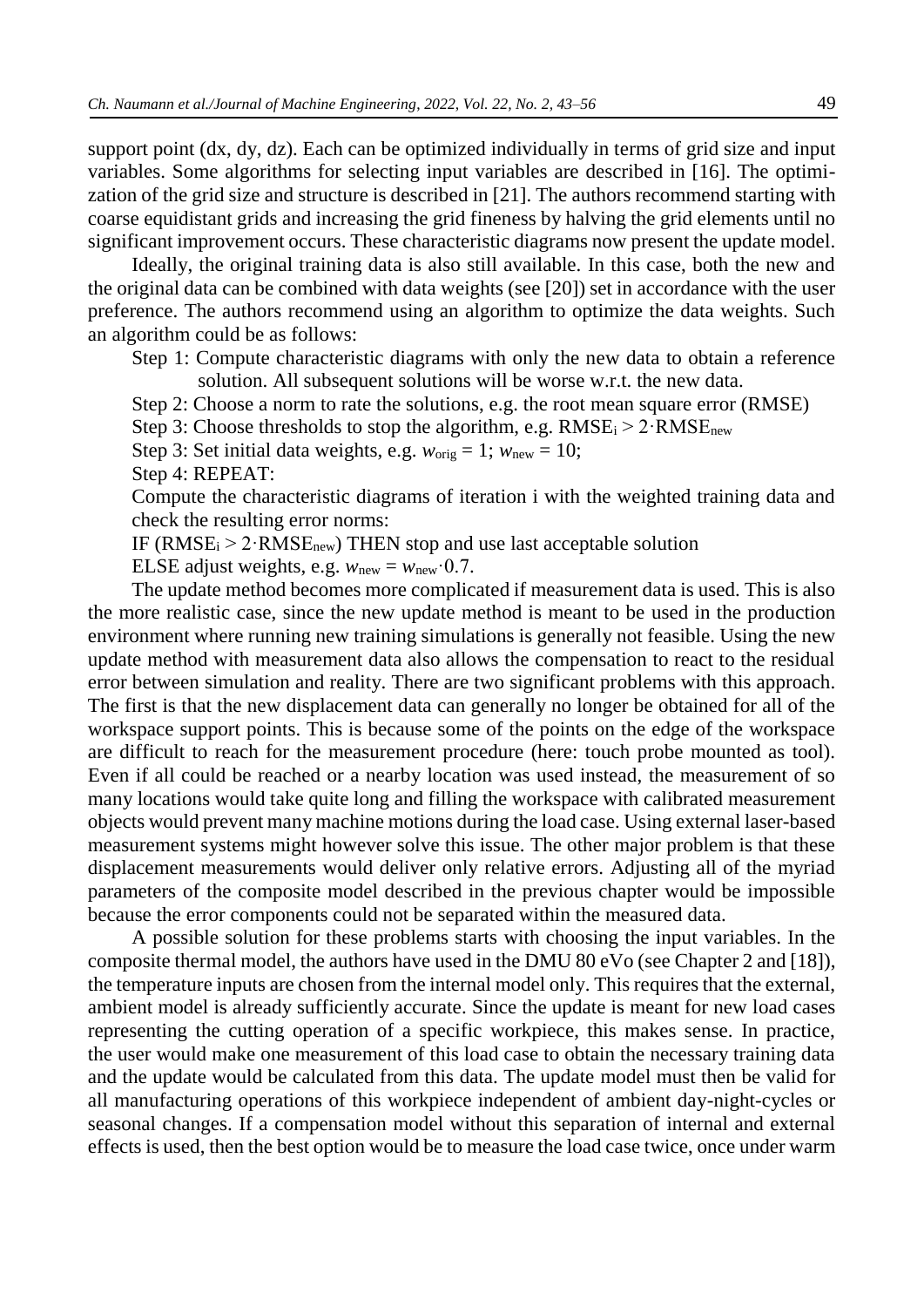and once under cold ambient conditions. The update can then be computed from the combination of both datasets.

Having the temperature inputs, the simplest strategy would be to add the axis positions to the characteristic diagram input variables. This would significantly increase the degrees of freedom of the characteristic diagram but would also immediately solve the problem of not having measured at the workspace support points. The biggest downside to this option is that this would negate the separation of the thermal model from the displacement model (see Chapter 2).

A better and more complicated method is to add an intermediate step of calculating temporary geometric characteristic diagrams. For this, it is advisable to structure the measurement data so that each sample contains a set of temperature readings from all of the sensors and the (relative) displacement at each measurement position. Now, the following is repeated for each sample. First, the relative thermal error is calculated for every workspace support point for the given set of temperatures. Now all of the measured displacements are added to these calculated ones. Both sets should be weighted, giving preference to the measured data. Now three 3D characteristic diagrams are calculated with the axis positions as input variables and the x-, y- and z-displacements as output variables. The degree of smoothness of these characteristic diagrams may also be adjusted (see [20]). Next, these characteristic diagrams are evaluated at the workspace support points.

Figure 3 illustrates this step using colour-coded values for a single thermal state. Both figures show the table represented by a grey circle and the three measurement cuboids with their 12 measurement positions.



Fig. 3. Workspace support points and measured points (with colour-coded values), left: original values, right: values after all points have been fitted with characteristic diagram

Additionally there are the 27 workspace support points connected by grid lines. On the left, the estimated displacements differ noticeably from the measured values at the cuboid locations. The right figure shows the adjusted values at the support points and the measurement locations after they have been fitted by a 3D characteristic diagram. The colour changes indicate that the displacement at the measurement locations have changed very little, while the support points, especially for lower z-locations have been reduced significantly to match the measured displacements. This example has used data weights that were ten times as high for the measurement points as for the support points.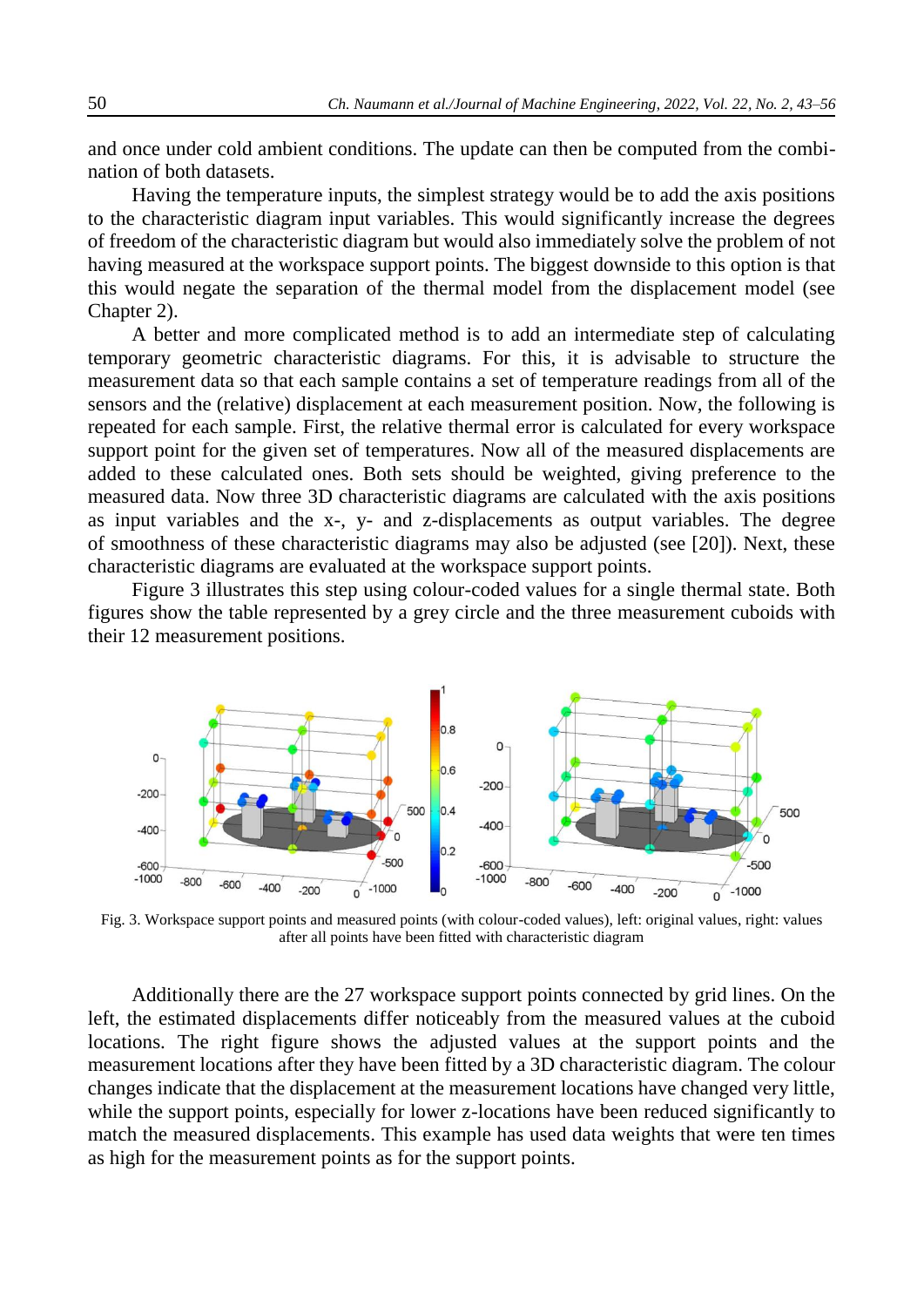Once this has been repeated for all measurement samples, the actual update models can be calculated for each workspace support point using characteristic diagrams with only temperatures as inputs. Here again, as suggested above, it makes sense to optimize the input variables and grid structures of these characteristic diagrams. This method maintains the separation of thermal and displacement models and thereby creates many more, but smaller and more manageable update models. It also creates a good and easily adjustable compromise between the original model and the measurement data. What was ignored during this last description was the B-angle. Measurements may well include positions with different B-angles. In this case, the best option is to use 4D geometric characteristic diagrams instead of the 3D ones suggested above and add the B-angle there. The 3D version from above is very easy to use, since the error component from the update model can simply be added to the tool error. These leaves the table error models unaffected and therefore the overall implementation can stay the same. The 4D version, however, mixes the table and tool error components and is thus harder to integrate. One downside to this method, which should be mentioned here, is that calculating so many characteristic diagrams for creating the update model is quite time consuming, resulting in computation times of up to two hours. This already includes the parallel computation of the characteristic diagrams. Improving the algorithms and using faster linear solvers should reduce this time in the future to maybe 10-15 minutes for current PCs.

One last optional aspect used by the authors is to add small errors to the measured temperature data in order to create more robust characteristic diagrams and reduce the level of overfitting. Obviously, the proposed method relies heavily on purposely using overfitting to improve the thermal error predictions of the selected load case at the cost of worsening the predictions of other thermal load cases. It is, however, important to keep in mind, that even performing the exact same cutting operation twice will show slight changes in the measured temperatures even though the corresponding displacements will change little or not at all. It is therefore very important to make sure, that the resulting characteristic diagrams are robust enough to handle these slight deviations while still producing good error improvements.

In terms of potential improvements yielded by the update method, they share the same limitations as the MRA based compensation in general. Namely, the method maps temperature states of the machine tool onto TCP displacements and identifies these temperature states using a limited number of temperature sensors. Therefore, large displacements that do not correlate well with any noticeable temperature changes or identical temperature sensor readings with vastly different displacements are impossible to compensate. As a result, a bad temperature sensor placement or the use of too few sensors can severely limit the usefulness of the update method. The proposed method does not rely on the use characteristic diagrams. Different MRA or ANN models should work as well.

### 4. VALIDATION OF THE UPDATE METHOD

In order to validate the proposed method for updating thermal error compensation models with new measurement data, it is first necessary to obtain a baseline measurement for reference. This chapter will first show the uncompensated thermal error for the DMU 80 eVo using a standard thermal test regime used by Deckel Maho Seebach.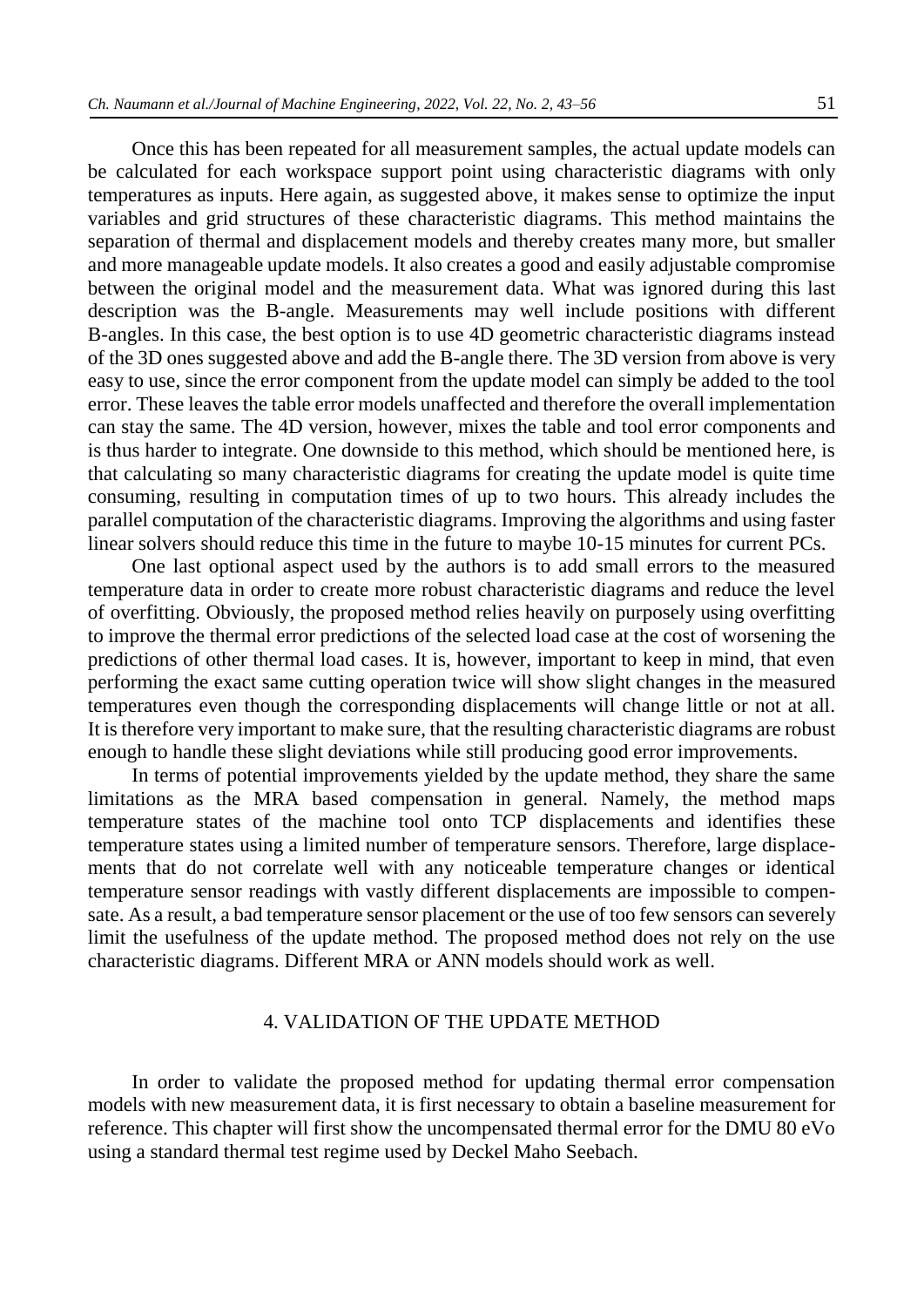This regime lasts roughly 16 hours and is air cutting only but contains spindle heat, cyclic motions of all five axes, sections with and without the use of coolant and cool-down periods with only standby heat losses. The machine is in standby for the first 5 hours. The next hour (5–6) all axes are moved sequentially periodically with about 2000 mm/min simulating milling operations with coolant. The next hour (6–7) uses the same motion without coolant. Following this is an hour of standby. Following this, are another three hours (8–11) with similar motion using fast G0 movement and again with coolant, then without and finally standby. The next few hours  $(11-15)$  only the spindle is running and again first with coolant, then without, followed by standby. The final six hours (15–21) each axis is moved periodically (x, y, z, b, c) without coolant. The regime was not used for training the original characteristic diagram based compensation model and can therefore be considered an unknown/untrained load case. The next step is to show the thermal error using active thermal compensation which is running online in the machine NC. Lastly, this second measurement is used to compute the update models and a final measurement using active compensation including the update model is used to validate the method.

The test uses three measurement cuboids mounted on the table of the DMU 80 eVo. The top four corners of these cuboids were used for the displacement measurements, yielding a total of 12 measurement points, see Fig. 2 (right) and Fig. 3. While the height of these cuboids is limited, their position is spread out on the table so that at least in the x- and ydimension, the samples within the workspace differ a lot. Only the horizontal table position was measured, i.e. B-angle 0°.

Figure 4 shows the temperatures of the test regime. For the two subsequent measurements, the temperatures are within  $+/- 1K$  of these and are not displayed.



Fig. 4. Temperatures of the test regime (Ts: spindle, Tx: x-axis, Ty: y-axis, Tz: z-axis, Tk: table console, Tb: table b-axis, Tc: table c-axis,  $Te_1/Te_2$ : ambient sensors near the back of the DMU)

Figure 5 shows the uncompensated displacements. For brevity, only the dominant *z*displacement is shown. For reasons of confidentiality, the exact displacement amplitudes have been redacted but the scale is linear with uniform spacing. Figure 5 shows a significant influence of the workspace location only for a short time, roughly between 18 and 20 hours. This is coincidence rather than design. This spatial influence is more notable for the *x*- and *y*error, where it occurs throughout the measurement.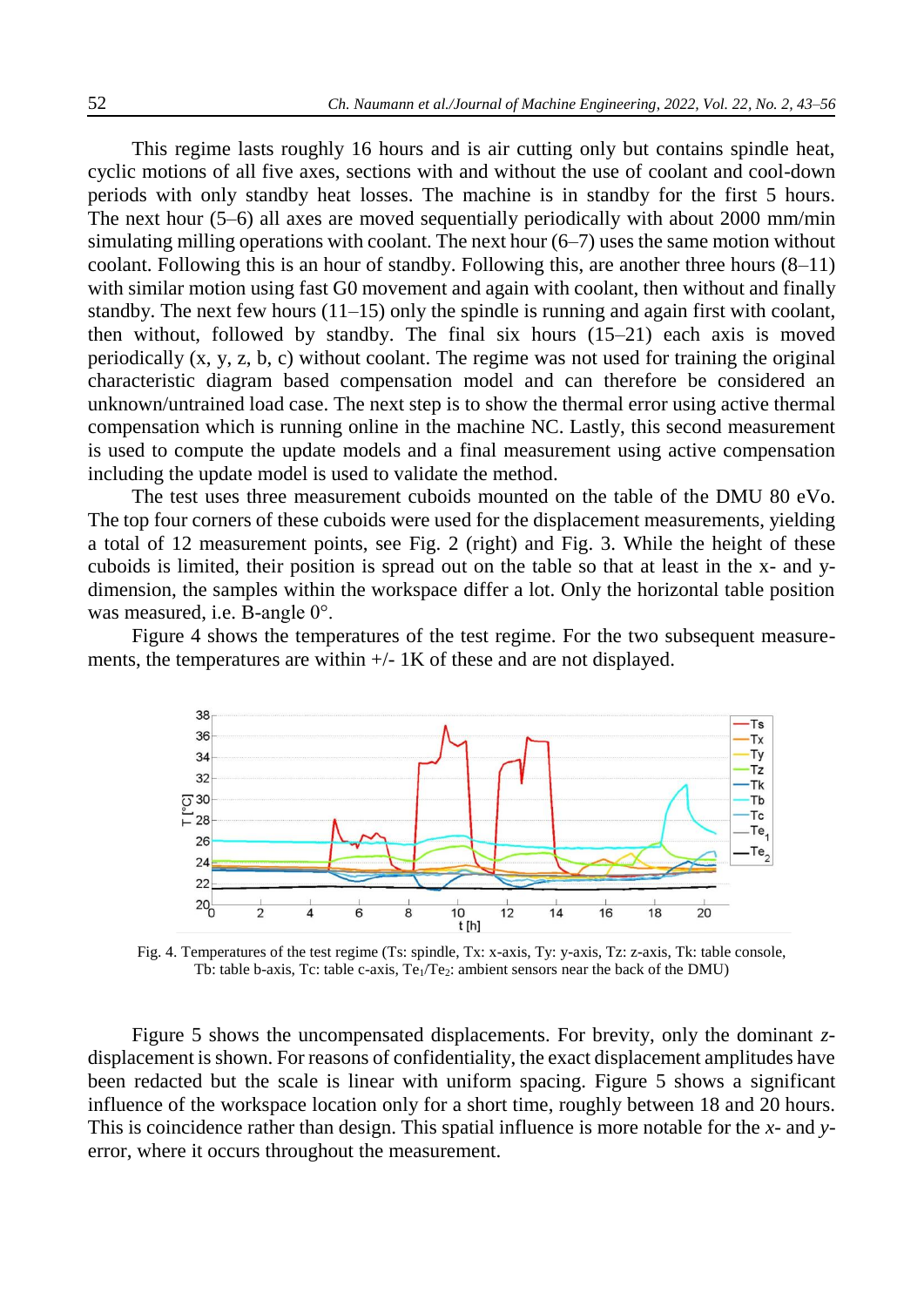

Fig. 5. *z*-displacement test regime uncompensated

Figures 6 shows a notable error reduction. The 3D RMSE improvement is ca. 59%. As is often the case for MRA based compensation, the error becomes more "spiky" after the compensation, especially whenever the loads change dramatically, e.g. when switching from full load to idle or after turning the coolant on or off. There is also a noticeable increase in the spatial variation of the thermal error after the update. The section where the spatial variation was relatively large before the compensation is now reduced. There are various reasons for this increasing variation such as modelling errors in the FEM training data and the simplified error modelling of the MRA compensation models. Figure 6 shows the compensated displacements before the model update.



Fig. 6. *z*-displacement test regime compensated

Figure 7 shows the compensated displacements after the model update. It shows a further error reduction with a 3D RMSE improvement of ca. 21%, making it a total of 67% compared to the uncompensated error.

A validation based on a single experiment is of course not truly reliable but based on the authors experiences, the method will generally improve the average error by about 10 to 30% depending on the type and complexity of the load case. Load cases involving frequent changes between heating and cool-down, e.g., will generally be more problematic due to the timeinvariant nature of the MRA. Also, load cases with B-angles other than 0 or 90 will likely be less accurate because the base model has only been trained with these two configurations and uses interpolation in between.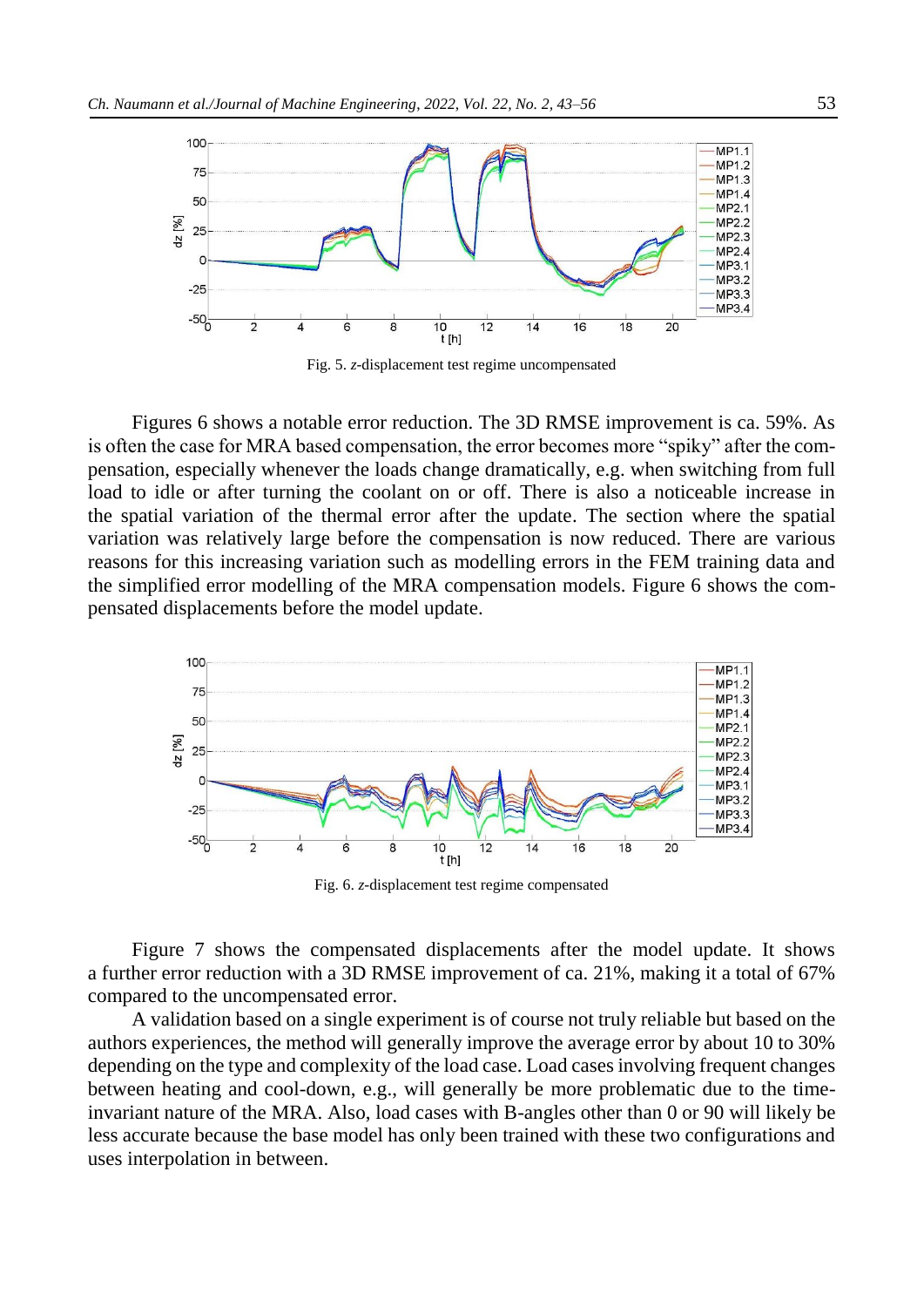

Fig. 7. *z*-displacement test regime compensated including update

For normal 3D milling operations without large pauses, the accuracy should significantly improve with these update models. A further improvement of the update method may also be achieved by using more measurement cuboids, since with only three cuboids, most of the workspace still has an unknown thermal error. A repeated use of the update method for the same load case, whether with the same or new data, will not yield further improvements, at least not beyond what can be achieved with a single update and optimal selections for data weights and smoothing parameters.

From the viewpoint of the user, there is another advantage to this method. The computation of the update model automatically delivers a fairly accurate estimation of how much the update model will improve the accuracy. The user can then decide to use or discard the update model based on these estimates.

## 5. SUMMARY AND OUTLOOK

One way of reducing thermal errors in machine tools, is by using data-driven black-box approximation algorithms which map inputs, e.g. from temperature sensors, directly onto the TCP displacement. This can be accomplished using MRA, ANN or similar models. Other compensation methods include the use of transfer functions or FEM simulations.

While FEM simulations theoretically allow for the exact calculation of the thermal error for any thermal load case, the accuracy of MRA, ANN, etc. is generally limited by the available sensors and training data. Therefore, the latter can usually only achieve very high precision for the thermal load cases that the models were specifically trained for.

The paper suggests a new update method based on deliberate, controlled overfitting to improve the accuracy of a given thermal load case. In general, such model updates can be accomplished most easily by either recomputing the entire compensation model with an expanded set of training data or through the use of ANN models.

In order to improve the usefulness of the new method, it was designed for a specific composite compensation model, which separates not only the thermal from the geometric (elastic) effects but also separates the operational, internal thermal effects from ambient effects. The new update method also uses measurement data for model training so that new data can be gathered by the operator without much effort. The operator basically just runs his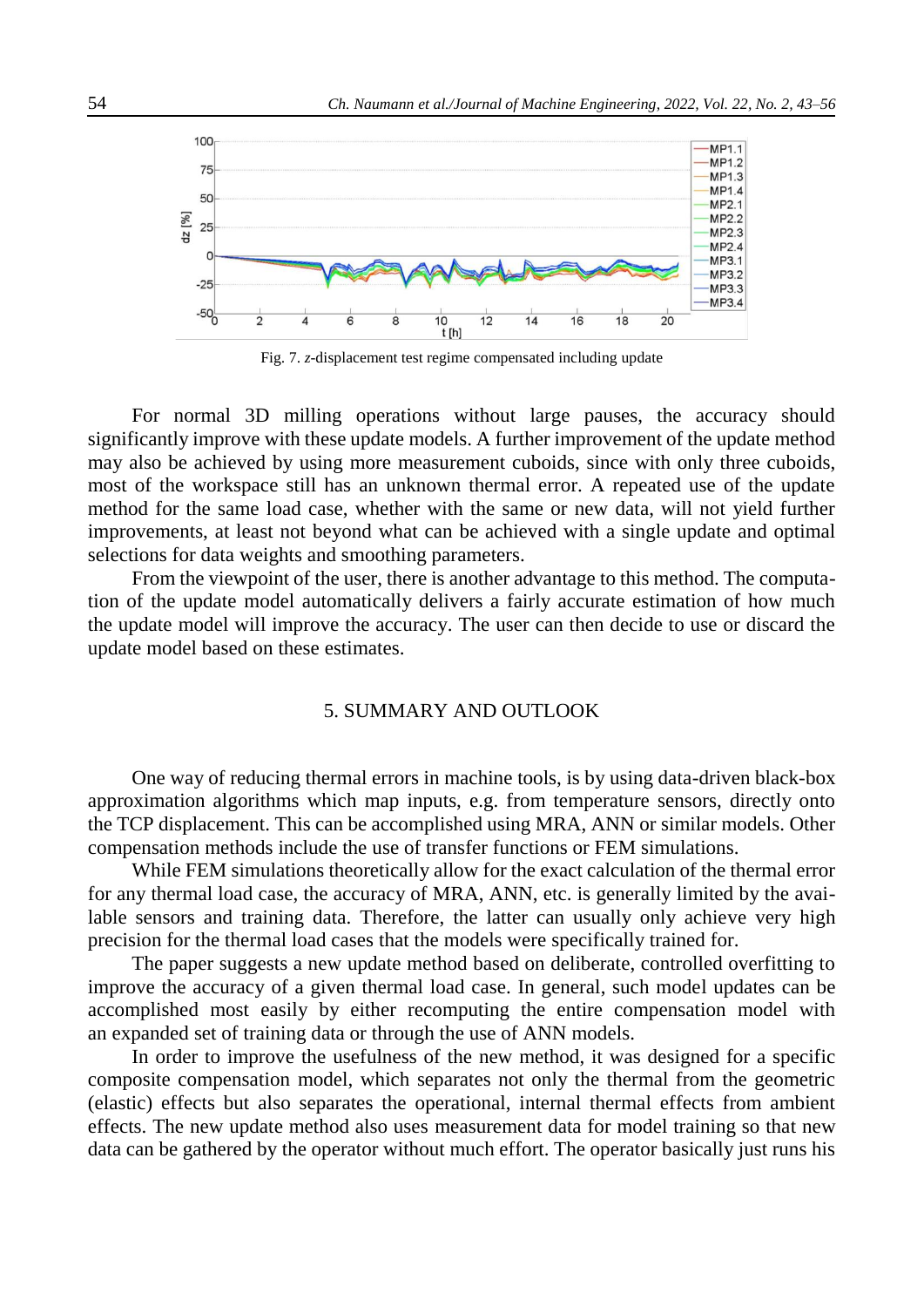NC file, only instead of the actual milling he, periodically measures measurement objects to obtain the training data for the update. Alternatively, he can do the actual milling and place the measurement objects around the workpiece to avoid collisions or just use suitable surfaces on the workpiece for the error measurement. In the future, a program will support any necessary adjustments of the NC program for running the measurement routine and will automatically check the program for possible collisions.

The geometric model of the compensation uses a discretization of the workspace with 27 support points. For each data sample containing at least the temperature sensor values and the measured relative deformations, the thermal error at all support points is calculated using characteristic diagrams. Then, the update models, in this case also characteristic diagrams, are computed for each support point using this new displacement data and the temperatures.

The method was validated with a 16h thermal test regime, which was not part of the original training data for the compensation model. The compensation model achieved an improvement of 59% (measured by the RMSE) and the update method improved that result by another 20%.

The new method allows the user to measure the relative error at relevant locations within the workspace for a given milling operation and to use that information to make subsequent runs of the same NC program significantly more accurate. The method becomes much more useful, however, when it is used regularly. The composite model structure and the use of MRA based compensation allows the user to use any measurements from any machine of the same type. If every time an update measurement is performed, the measured data is sent to a global storage, e.g. a cloud, then all machines of that type with access to that storage could use that data. Then, the users would, in theory, no longer even need to make new measurements. They could just run the milling operation once, log the temperatures and use these to select the parts from all the available measurements matching these temperatures to compute the update model. Once a large enough pool of data is available, it is also possible to use it to recompute or refine the base compensation model in order to further improve the accuracy. Investigations into this distributed updating scheme will be a part of future research.

#### ACKNOWLEDGEMENTS

*This research was funded by a German Research Foundation (DFG) grant within the Collaborative Research Centers (CRC) /Transregio (TR) 96, Project ID 174223256 – TRR96, which is gratefully acknowledged.*

#### **REFERENCES**

- [1] RAMESH R., MANNAN M.A., POO A.N., 2000, *Error Compensation in Machine Tools – A Review: Part II: Thermal Errors*, Journal of Machine Tool Manufacture, 40/9, 1257–1284, [https://doi.org/10.1016/-S0890-](https://doi.org/10.1016/-S0890-6955(00)00010-9) [6955\(00\)00010-9.](https://doi.org/10.1016/-S0890-6955(00)00010-9)
- [2] REGEL J., BRÄUNIG M., RICHTER C., PUTZ M., 2018*, Industrial Relevance and Causes of Thermal Issues in*  Machine Tools, Proc., 1<sup>st</sup> Conference on Thermal Issues in Machine Tools, Dresden.
- [3] LI Y., YU M., BAI Y., HOU Z., WU W., 2021, *A Review of Thermal Error Modeling Methods for Machine Tools*, Applied Sciences, 11, 5216, 2–16, [https://doi.org/10.3390/app11115216.](https://doi.org/10.3390/app11115216)